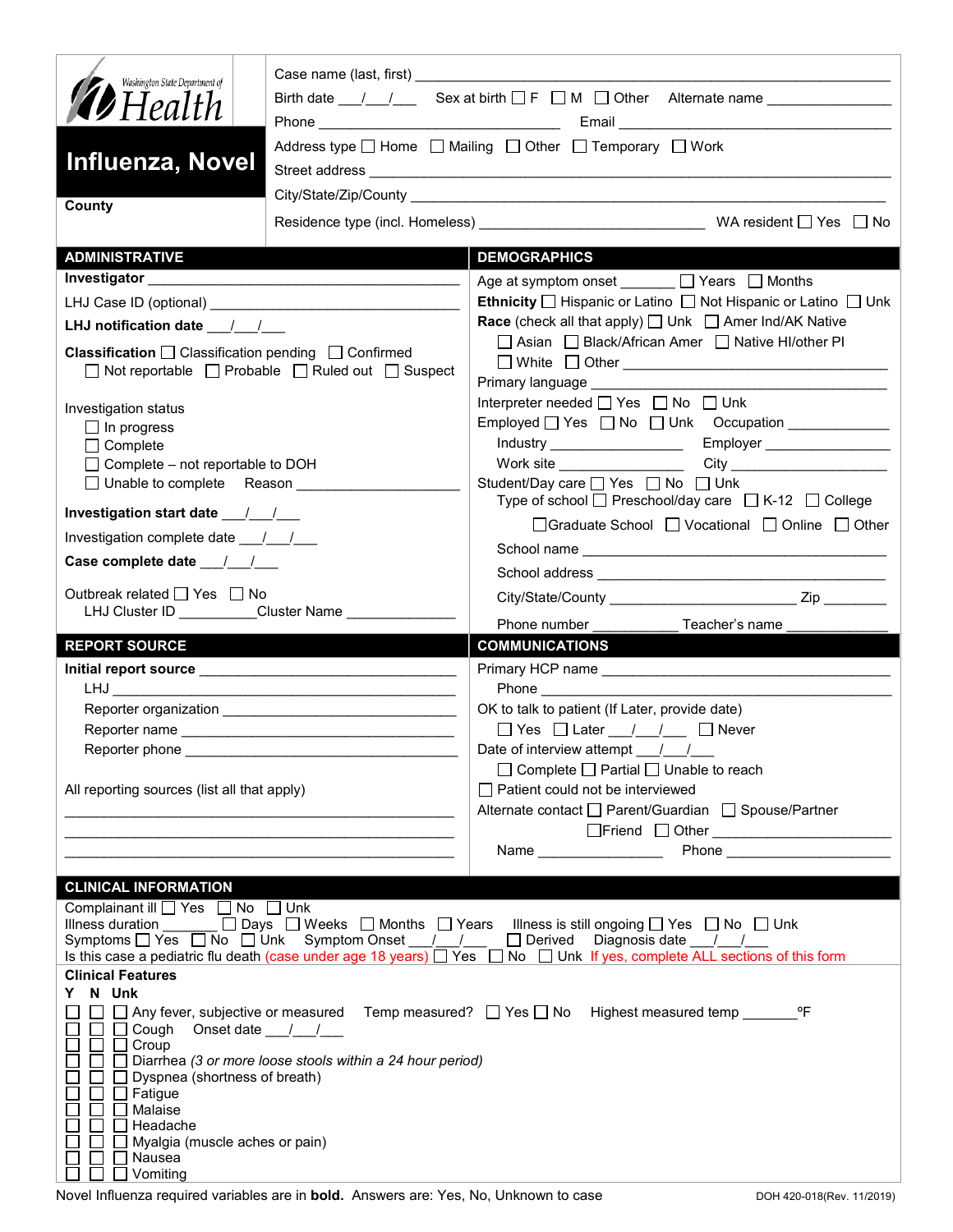| Case Name                                                                                                                                             | LHJ Case ID |
|-------------------------------------------------------------------------------------------------------------------------------------------------------|-------------|
| Y N Unk                                                                                                                                               |             |
| $\Box$ Seizure new with disease                                                                                                                       |             |
| $\Box$ Pharyngitis (sore throat)                                                                                                                      |             |
| □ □ Pneumonia Diagnosed by □ X-Ray □ CT □ MRI □ Provider Only                                                                                         |             |
| Result $\Box$ Positive $\Box$ Negative $\Box$ Indeterminate $\Box$ Not tested $\Box$ Other                                                            |             |
| $\Box$ Rash                                                                                                                                           |             |
| $\Box$ Other symptoms consistent with this illness<br>the control of the control of the control of the control of the control of the control of       |             |
| □ △ Acute respiratory distress syndrome (ARDS)                                                                                                        |             |
| $\Box$ $\Box$ Any other complication<br>Chest X-ray or CAT scan results $\Box$ Normal $\Box$ Detected new abnormality $\Box$ Not performed $\Box$ Unk |             |
|                                                                                                                                                       |             |
| <b>Pediatric Death Only</b>                                                                                                                           |             |
| N Unk<br>Y                                                                                                                                            |             |
| $\Box$<br>$\Box$ Bronchiolitis                                                                                                                        |             |
| $\Box$ Encephalitis or encephalomyelitis                                                                                                              |             |
| Hemorrhagic pneumonia/pneumonitis                                                                                                                     |             |
| $\Box$ Myocarditis                                                                                                                                    |             |
| $\Box$ $\Box$ Cerebral palsy                                                                                                                          |             |
| $\Box$ Reye syndrome                                                                                                                                  |             |
| $\Box$ Shock                                                                                                                                          |             |
| $\Box$ Moderate to severe developmental delay                                                                                                         |             |
| $\Box$ Sepsis syndrome                                                                                                                                |             |
| $\Box$ Another viral co-infection                                                                                                                     |             |
| $\Box$ Did cardiac/respiratory arrest occur outside the hospital                                                                                      |             |
| <b>Predisposing Conditions</b>                                                                                                                        |             |
| N Unk<br>Y.                                                                                                                                           |             |
| $\Box$ $\Box$ Alcohol or drug abuse                                                                                                                   |             |
| □ Asthma/reactive airway disease                                                                                                                      |             |
|                                                                                                                                                       |             |
| $\Box$ Chronic heart disease<br><u> 2000 - Jan Barnett, fransk politik (d. 18</u>                                                                     |             |
| □ Chronic lung disease (e.g., COPD, emphysema)                                                                                                        |             |
| □ Connective tissue disorder                                                                                                                          |             |
| □ Current tobacco smoker                                                                                                                              |             |
| Diabetes mellitus<br>$\Box$ Hemoglobinopathy (e.g., sickle cell disease)                                                                              |             |
| $\Box$ HIV positive/AIDS                                                                                                                              |             |
| □ Non-cancer immunosuppressive condition<br>□ Non-cancer immunosuppressive condition                                                                  |             |
| Steroid therapy<br>$\Box$                                                                                                                             |             |
| $\Box$ Liver disease                                                                                                                                  |             |
| □ Obesity Height (in inches) Weight (in pounds)                                                                                                       |             |
| $\Box$ Organ transplant                                                                                                                               |             |
| $\Box$ $\Box$ Other underlying medical conditions                                                                                                     |             |
| □ Frequently use a stroller or wheelchair Describe                                                                                                    |             |
| <b>Pediatric Death Only</b>                                                                                                                           |             |
| N Unk                                                                                                                                                 |             |
| $\Box$ Cystic fibrosis                                                                                                                                |             |
| $\Box$ History of febrile seizures                                                                                                                    |             |
|                                                                                                                                                       |             |
|                                                                                                                                                       |             |
| □ Chronic kidney disease _                                                                                                                            |             |
| □ Immunosuppressive therapy before illness onset                                                                                                      |             |
| $\Box$ Neuromuscular disorder (e.g., muscular dystrophy)                                                                                              |             |
| □ History of seizures                                                                                                                                 |             |
| □ Mitochondrial disorder<br>□ Premature at birth Gestation age _______ weeks                                                                          |             |
|                                                                                                                                                       |             |
| $\Box$ Skin or soft tissue infection (SSTI)<br>$\Box$ Endocrine disorder                                                                              |             |
| Pregnancy                                                                                                                                             |             |
| Pregnancy status at time of symptom onset                                                                                                             |             |
|                                                                                                                                                       |             |
| □ Pregnant (Estimated) delivery date ___/___/ Weeks pregnant at any symptom onset ______                                                              |             |
| OB name, phone, address                                                                                                                               |             |
| Outcome of pregnancy □ Still pregnant □ Fetal death (miscarriage or stillbirth) □ Abortion                                                            |             |
|                                                                                                                                                       |             |
|                                                                                                                                                       |             |
| Delivery method [ Vaginal [ C-section [ Unk                                                                                                           |             |
| □ Postpartum (Estimated) delivery date __/__/__<br>OB name, phone, address ________                                                                   |             |
|                                                                                                                                                       |             |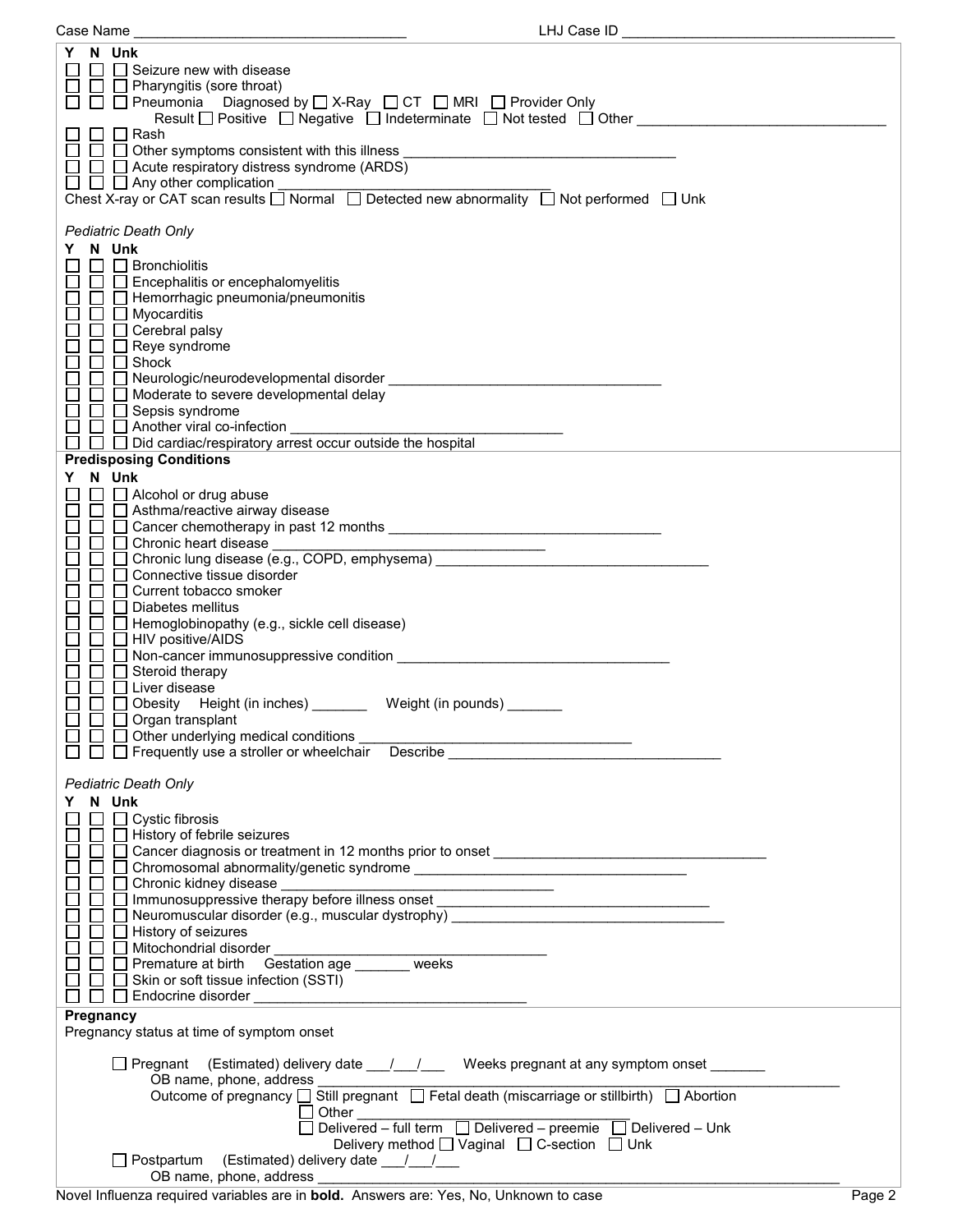| Case Name                                                                     | LHJ Case ID                                                                                                                                                                                                                                                                                                                                                    |
|-------------------------------------------------------------------------------|----------------------------------------------------------------------------------------------------------------------------------------------------------------------------------------------------------------------------------------------------------------------------------------------------------------------------------------------------------------|
|                                                                               | Outcome of pregnancy $\Box$ Fetal death (miscarriage or stillbirth) $\Box$ Abortion                                                                                                                                                                                                                                                                            |
|                                                                               | $\Box$ Other<br>Delivered - full term $\Box$ Delivered - preemie $\Box$ Delivered - Unk                                                                                                                                                                                                                                                                        |
|                                                                               | Delivery method $\Box$ Vaginal $\Box$ C-section $\Box$ Unk                                                                                                                                                                                                                                                                                                     |
| $\Box$ Neither pregnant nor postpartum $\Box$ Unk                             |                                                                                                                                                                                                                                                                                                                                                                |
| <b>Vaccination</b>                                                            |                                                                                                                                                                                                                                                                                                                                                                |
| Y N Unk<br>$\Box$ $\Box$ Vaccinated against influenza in the past year        |                                                                                                                                                                                                                                                                                                                                                                |
| Vaccine information available $\Box$ Yes $\Box$ No                            |                                                                                                                                                                                                                                                                                                                                                                |
|                                                                               | Date of vaccine administration 1.1.1. Vaccine administered (Type) [100]                                                                                                                                                                                                                                                                                        |
|                                                                               |                                                                                                                                                                                                                                                                                                                                                                |
|                                                                               |                                                                                                                                                                                                                                                                                                                                                                |
| Pediatric Death Only<br>Y N Unk                                               |                                                                                                                                                                                                                                                                                                                                                                |
| $\Box$ Influenza vaccine in previous season                                   |                                                                                                                                                                                                                                                                                                                                                                |
|                                                                               | Received 2 doses of vaccine during a previous season (if patient was less than 8 years of age at the time of death)                                                                                                                                                                                                                                            |
| <b>Clinical testing</b>                                                       |                                                                                                                                                                                                                                                                                                                                                                |
| Y N Unk                                                                       |                                                                                                                                                                                                                                                                                                                                                                |
| $\Box$ Leukopenia defined as total white blood cell count < 5,000/mm3         |                                                                                                                                                                                                                                                                                                                                                                |
|                                                                               | When was the specimen collected that indicated novel influenza A virus infection by Reverse Transcription-Polymerase Chain                                                                                                                                                                                                                                     |
| Reaction (RT-PCR)   / /                                                       |                                                                                                                                                                                                                                                                                                                                                                |
|                                                                               | Where was the specimen collected $\Box$ Doctor's office $\Box$ Hospital $\Box$ Emergency room $\Box$ Urgent care clinic<br>□Health department □ Unk □ Other <u>■ ■ The Willem Bookstone Bookstone Bookstone Bookstone Bookstone Bookstone Bookstone Bookstone Bookstone Bookstone Bookstone Bookstone Bookstone Bookstone Bookstone Bookstone Bookstone Bo</u> |
| Y N Unk                                                                       |                                                                                                                                                                                                                                                                                                                                                                |
|                                                                               | $\Box$ $\Box$ Was a rapid influenza diagnostic test (RIDT) used on any respiratory specimens collected                                                                                                                                                                                                                                                         |
| When was the specimen collected /                                             | Result $\Box$ Influenza A $\Box$ Influenza B $\Box$ Influenza A/B (typed not distinguished) $\Box$ Negative $\Box$ Other $\Box$                                                                                                                                                                                                                                |
| What brand of RIDT test                                                       |                                                                                                                                                                                                                                                                                                                                                                |
|                                                                               | □ Lymphopenia defined as total lymphocytes <800/mm^3 or lymphocytes <15% of WBC                                                                                                                                                                                                                                                                                |
| $\Box$ Thrombocytopenia defined as platelets < 150,000 /mm^3                  |                                                                                                                                                                                                                                                                                                                                                                |
| Pediatric Death Only                                                          |                                                                                                                                                                                                                                                                                                                                                                |
| Y N Unk                                                                       |                                                                                                                                                                                                                                                                                                                                                                |
|                                                                               | □ □ Pathology specimens sent to CDCs Infectious Disease Pathology Branch Lab ID _______________________________<br>$\Box$ Influenza isolates or original clinical material sent to CDCs Influenza Division Lab ID                                                                                                                                              |
|                                                                               | $\Box$ Were other respiratory specimens collected for bacterial culture (e.g., sputum, ET tube aspirate) Specify                                                                                                                                                                                                                                               |
|                                                                               | □ ■ Was a specimen collected for bacterial culture from a normally sterile site (e.g., blood, cerebrospinal fluid [CSF], tissue, or                                                                                                                                                                                                                            |
|                                                                               | pleural fluid? Specimens collected greater than 24 hours after death are not sterile<br>Specimen type $\square$ Blood $\square$ Pleural fluid $\square$ Lung tissue $\square$ CSF $\square$ Unk $\square$ Other                                                                                                                                                |
| Collection date<br>$\sqrt{ }$                                                 | Result $\Box$ Positive $\Box$ Negative $\Box$ Unk                                                                                                                                                                                                                                                                                                              |
| <b>Physician Reporting/Patient Healthcare</b>                                 |                                                                                                                                                                                                                                                                                                                                                                |
| When did the patient feel back to normal /                                    |                                                                                                                                                                                                                                                                                                                                                                |
| N Unk<br>Y<br>$\Box$ Did the patient receive any medical are for this illness |                                                                                                                                                                                                                                                                                                                                                                |
|                                                                               | Where did the patient seek care $\Box$ Doctor's office $\Box$ Urgent care clinic $\Box$ Emergency department                                                                                                                                                                                                                                                   |
|                                                                               |                                                                                                                                                                                                                                                                                                                                                                |
| Date seen<br>Hospitalization                                                  |                                                                                                                                                                                                                                                                                                                                                                |
| Y N Unk                                                                       |                                                                                                                                                                                                                                                                                                                                                                |
| $\Box$ Hospitalized at least overnight for this illness Facility name         |                                                                                                                                                                                                                                                                                                                                                                |
|                                                                               | <b>HRN</b><br>Hospital admission date ___/___/____ Discharge ___/___/___<br>Admitted to ICU Date admitted to ICU / / / Date discharged from ICU / /                                                                                                                                                                                                            |
|                                                                               | Mechanical ventilation or intubation required Required for ________ days                                                                                                                                                                                                                                                                                       |
| Still hospitalized As of 1.                                                   |                                                                                                                                                                                                                                                                                                                                                                |
|                                                                               | Where was the patient discharged $\square$ Home $\square$ Nursing/rehab $\square$ Hospice $\square$ Unk $\square$ Other                                                                                                                                                                                                                                        |
| N Unk<br>Y.                                                                   |                                                                                                                                                                                                                                                                                                                                                                |
|                                                                               | Died of this illness Death date 1 1, 1, Please fill in the death date information on the Person Screen                                                                                                                                                                                                                                                         |
| Autopsy performed                                                             |                                                                                                                                                                                                                                                                                                                                                                |
| $\mathbf{L}$<br>state pathologist?                                            | Was a specimen (e.g., fixed lung tissue) collected from an autopsy for testing of bacterial pathogens by a local or                                                                                                                                                                                                                                            |
|                                                                               | Death certificate lists disease as a cause of death or a significant contributing condition                                                                                                                                                                                                                                                                    |
| $\perp$<br>Health care visit prior to death                                   |                                                                                                                                                                                                                                                                                                                                                                |
|                                                                               | Location of death $\Box$ Outside of hospital (e.g., home or in transit to the hospital) $\Box$ Emergency department (ED)                                                                                                                                                                                                                                       |
|                                                                               |                                                                                                                                                                                                                                                                                                                                                                |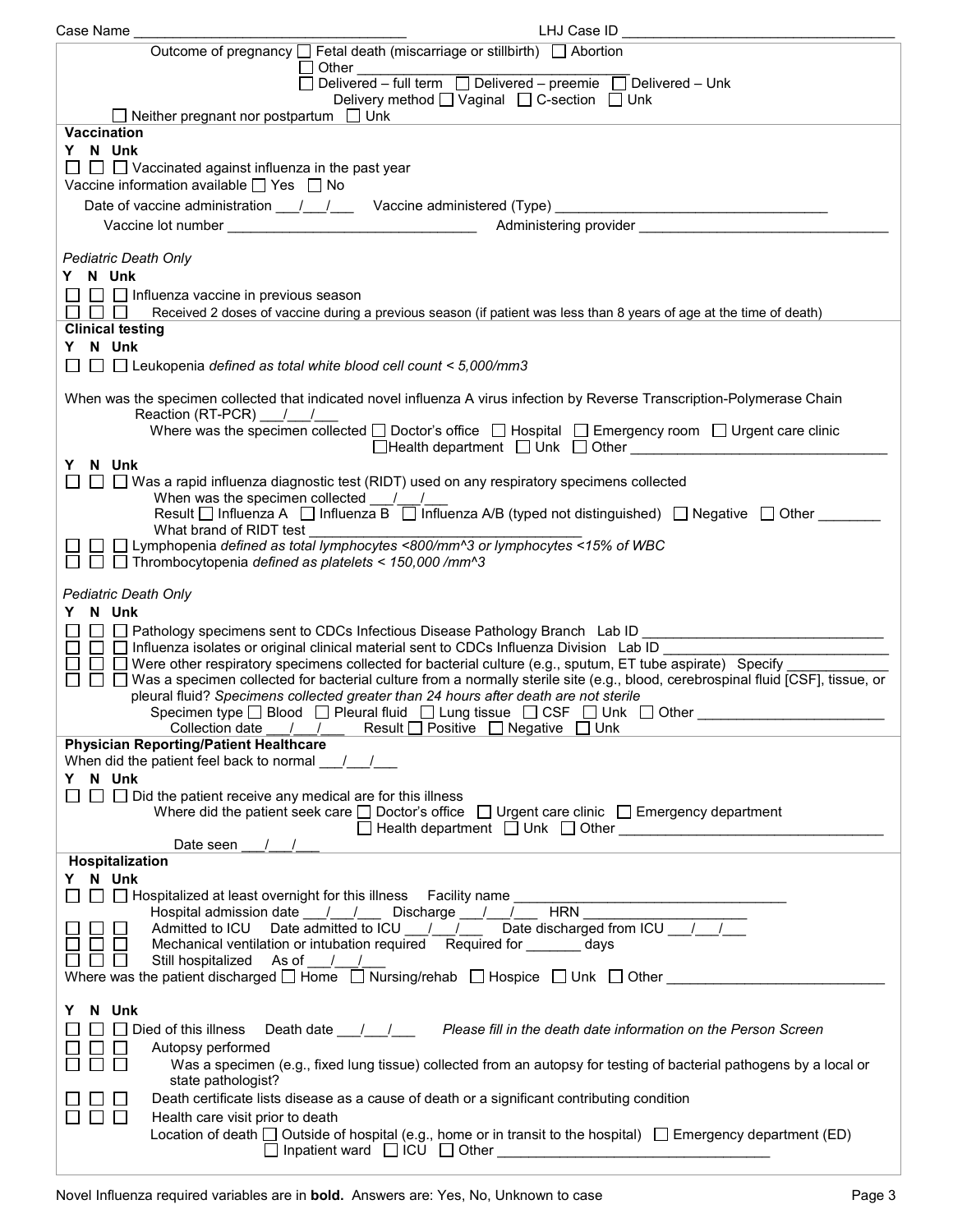|                | Case Name               |              |                                                       |                                                                                                                                 |                         |     | LHJ Case ID                 |         |             |                                             |                |
|----------------|-------------------------|--------------|-------------------------------------------------------|---------------------------------------------------------------------------------------------------------------------------------|-------------------------|-----|-----------------------------|---------|-------------|---------------------------------------------|----------------|
|                |                         |              |                                                       | RISK AND RESPONSE (Ask about exposures in the 7 days before symptom onset)                                                      |                         |     |                             |         |             |                                             |                |
| <b>Travel</b>  |                         |              |                                                       |                                                                                                                                 |                         |     |                             |         |             |                                             |                |
|                | Y N Unk                 |              |                                                       |                                                                                                                                 |                         |     |                             |         |             |                                             |                |
|                |                         |              |                                                       |                                                                                                                                 |                         |     |                             |         |             |                                             |                |
|                |                         |              |                                                       | $\Box$ In the 7 days prior to illness onset, did the patient travel outside of his/her usual area                               |                         |     |                             |         |             |                                             |                |
|                |                         |              |                                                       | Did the patient travel in a group $\Box$ No $\Box$ With household members $\Box$ With non-household members $\Box$ Ukn          |                         |     |                             |         |             |                                             |                |
|                |                         |              |                                                       |                                                                                                                                 |                         |     |                             |         |             |                                             |                |
|                |                         |              |                                                       | Setting 1                                                                                                                       |                         |     | Setting 2                   |         |             | Setting 3                                   |                |
|                | Travel out of:          |              |                                                       |                                                                                                                                 |                         |     | County/City                 |         |             | County/City                                 |                |
|                |                         |              |                                                       |                                                                                                                                 |                         |     |                             |         |             |                                             |                |
|                |                         |              |                                                       |                                                                                                                                 |                         |     |                             |         |             |                                             |                |
|                |                         |              | Other                                                 |                                                                                                                                 | Other                   |     |                             |         | Other       |                                             |                |
|                | Destination name        |              |                                                       |                                                                                                                                 |                         |     |                             |         |             |                                             |                |
|                | Start and end dates     |              |                                                       | to                                                                                                                              |                         |     | to                          |         |             | to                                          |                |
|                |                         |              | <b>Risk and Exposure Information</b>                  |                                                                                                                                 |                         |     |                             |         |             |                                             |                |
| Y              | N Unk                   |              |                                                       |                                                                                                                                 |                         |     |                             |         |             |                                             |                |
|                |                         |              |                                                       | $\square$ $\square$ Is case a recent foreign arrival (e.g. immigrant, refugee, adoptee, visitor) $\quad$ Country $\_\_$         |                         |     |                             |         |             |                                             |                |
|                |                         |              |                                                       | $\Box$ Contact with person with pneumonia or influenza-like illness                                                             |                         |     |                             |         |             |                                             |                |
|                |                         |              |                                                       |                                                                                                                                 |                         |     |                             |         |             |                                             |                |
|                | □ □ Congregate living   |              |                                                       |                                                                                                                                 |                         |     |                             |         |             |                                             |                |
|                |                         |              |                                                       | □ Barracks □ Corrections □ Long term care □ Dormitory □ Boarding school □ Camp □ Shelter                                        |                         |     |                             |         |             |                                             |                |
|                |                         | $\Box$ Other |                                                       |                                                                                                                                 |                         |     |                             |         |             |                                             |                |
|                |                         |              | □ □ (Potential) Occupational exposure                 |                                                                                                                                 |                         |     |                             |         |             |                                             |                |
|                |                         |              |                                                       |                                                                                                                                 |                         |     |                             |         |             |                                             |                |
|                |                         |              | In the 7 days before or after symptom onset           |                                                                                                                                 |                         |     |                             |         |             |                                             |                |
|                |                         |              | How many people resided in the patient's household(s) |                                                                                                                                 |                         |     |                             |         |             |                                             |                |
|                |                         |              |                                                       | A household member is anyone with at least one overnight stay +/- 7 days from patient's illness onset, and the patient may have |                         |     |                             |         |             |                                             |                |
|                |                         |              |                                                       |                                                                                                                                 |                         |     |                             |         |             |                                             |                |
|                |                         |              |                                                       | resided in >1 household. Please complete the table below for each household member and continue in the notes section if more    |                         |     |                             |         |             |                                             |                |
|                | space is needed         |              |                                                       |                                                                                                                                 |                         |     |                             |         |             |                                             |                |
|                |                         |              |                                                       |                                                                                                                                 |                         |     |                             |         |             |                                             | If HH          |
|                |                         |              |                                                       |                                                                                                                                 |                         |     |                             |         |             | If HH member ILL                            | member         |
|                |                         |              |                                                       |                                                                                                                                 |                         |     | Fever or                    |         |             |                                             | <b>NOT ILL</b> |
|                |                         |              |                                                       |                                                                                                                                 |                         |     | any                         |         |             |                                             |                |
|                |                         |              |                                                       |                                                                                                                                 |                         |     | respiratory                 |         |             |                                             | Any pig/hog    |
|                | Household               |              | Relation to patient (e.g.,                            |                                                                                                                                 |                         |     | symptoms                    | Date of | Any         | Attend                                      | contact or     |
| Row            | (HH) ID                 |              | parent, brother, friend)                              | Name                                                                                                                            | Sex                     | Age | $+/- 7$ days                | illness | pig/hog     | agricultural                                | fair           |
|                |                         |              |                                                       |                                                                                                                                 |                         |     |                             | onset   |             | contact $\leq$ fair $\leq$ days             | attendance     |
|                |                         |              |                                                       |                                                                                                                                 |                         |     | from case                   |         | days before | before                                      | $\leq 10$ days |
|                |                         |              |                                                       |                                                                                                                                 |                         |     | patient's                   |         | his/her     | his/her                                     | before         |
|                |                         |              |                                                       |                                                                                                                                 |                         |     | onset                       |         |             |                                             |                |
|                |                         |              |                                                       |                                                                                                                                 |                         |     |                             |         | onset       | onset                                       | patient's      |
|                |                         |              |                                                       |                                                                                                                                 |                         |     |                             |         |             |                                             | onset          |
| $\mathbf{1}$   | $\Box$ 1 $\Box$ 2       |              |                                                       |                                                                                                                                 | $\Box M \Box F$         |     | $\Box$ $Y$ $\Box$ $N$       |         |             | $\Box Y \Box N \Box Y \Box N \Box Y \Box N$ |                |
|                | $\Box$ 3                |              |                                                       |                                                                                                                                 | $\Box$ Unk              |     | $\Box$ Unk                  |         | $\Box$ Unk  | $\Box$ Unk                                  | $\Box$ Unk     |
| $\overline{c}$ | $\square$ 2<br>$\Box$ 1 |              |                                                       |                                                                                                                                 | $\Box M \Box F$         |     | $\Box$ $Y$ $\Box$ $N$       |         |             | $\Box Y \Box N \Box Y \Box N \Box Y \Box N$ |                |
|                |                         |              |                                                       |                                                                                                                                 |                         |     |                             |         |             |                                             |                |
|                | $\Box$ 3                |              |                                                       |                                                                                                                                 | $\Box$ Unk              |     | $\Box$ Unk                  |         | $\Box$ Unk  | $\Box$ Unk                                  | $\square$ Unk  |
| 3              | $\square$ 2<br>$\Box$ 1 |              |                                                       |                                                                                                                                 | $\Box$ M $\Box$ F       |     | $\square$ $Y$ $\square$ $N$ |         |             | $\Box Y \Box N \Box Y \Box N \Box Y \Box N$ |                |
|                | $\Box$ 3                |              |                                                       |                                                                                                                                 | $\square$ Unk           |     | $\square$ Unk               |         | $\Box$ Unk  | $\Box$ Unk                                  | $\Box$ Unk     |
| $\overline{4}$ | $\square$ 2<br>$\Box$ 1 |              |                                                       |                                                                                                                                 | $\Box M \Box F$         |     | $\Box$ $Y$ $\Box$ $N$       |         |             | $\Box Y \Box N \Box Y \Box N \Box Y \Box N$ |                |
|                | $\Box$ 3                |              |                                                       |                                                                                                                                 | $\Box$ Unk              |     | $\square$ Unk               |         | $\Box$ Unk  | $\Box$ Unk                                  | $\Box$ Unk     |
|                | $\square$ 2             |              |                                                       |                                                                                                                                 | $\Box M \Box F$         |     | $\Box$ $Y$ $\Box$ $N$       |         |             | $\Box Y \Box N \Box Y \Box N \Box Y \Box N$ |                |
| 5              | □ 1                     |              |                                                       |                                                                                                                                 |                         |     |                             |         |             |                                             |                |
|                | $\Box$ 3                |              |                                                       |                                                                                                                                 | $\Box$ Unk              |     | $\square$ Unk               |         | $\Box$ Unk  | $\Box$ Unk                                  | $\Box$ Unk     |
| 6              | $\square$ 2<br>$\Box$ 1 |              |                                                       |                                                                                                                                 | $\square$ M $\square$ F |     | $\Box$ $Y$ $\Box$ $N$       |         |             | $\Box Y \Box N \Box Y \Box N \Box Y \Box N$ |                |
|                | $\Box$ 3                |              |                                                       |                                                                                                                                 | $\square$ Unk           |     | $\square$ Unk               |         | $\Box$ Unk  | $\Box$ Unk                                  | $\Box$ Unk     |
|                |                         |              |                                                       |                                                                                                                                 |                         |     |                             |         |             |                                             |                |
|                |                         |              |                                                       |                                                                                                                                 |                         |     |                             |         |             |                                             |                |
|                |                         |              | In the 7 days before or after symptom onset           |                                                                                                                                 |                         |     |                             |         |             |                                             |                |
| Y              | N Unk                   |              |                                                       |                                                                                                                                 |                         |     |                             |         |             |                                             |                |
|                |                         |              |                                                       | □ Did the patient attend or work at a childcare facility                                                                        |                         |     |                             |         |             |                                             |                |
|                |                         |              |                                                       | Approximately how many children are in the patient's class or room at the childcare facility ______                             |                         |     |                             |         |             |                                             |                |
|                |                         |              | Did the patient attend or work at a school            |                                                                                                                                 |                         |     |                             |         |             |                                             |                |
|                |                         |              |                                                       | Approximately how many students are in the patient's class at the school                                                        |                         |     |                             |         |             |                                             |                |
|                |                         |              |                                                       |                                                                                                                                 |                         |     |                             |         |             |                                             |                |
|                |                         |              |                                                       | Did anyone else in the patient's household(s) work at or attend a childcare facility or school                                  |                         |     |                             |         |             |                                             |                |
|                |                         |              |                                                       | List row number from table above for household members working at or attending a child care facility or school                  |                         |     |                             |         |             |                                             |                |
|                |                         |              |                                                       |                                                                                                                                 |                         |     |                             |         |             |                                             |                |
|                |                         |              |                                                       |                                                                                                                                 |                         |     |                             |         |             |                                             |                |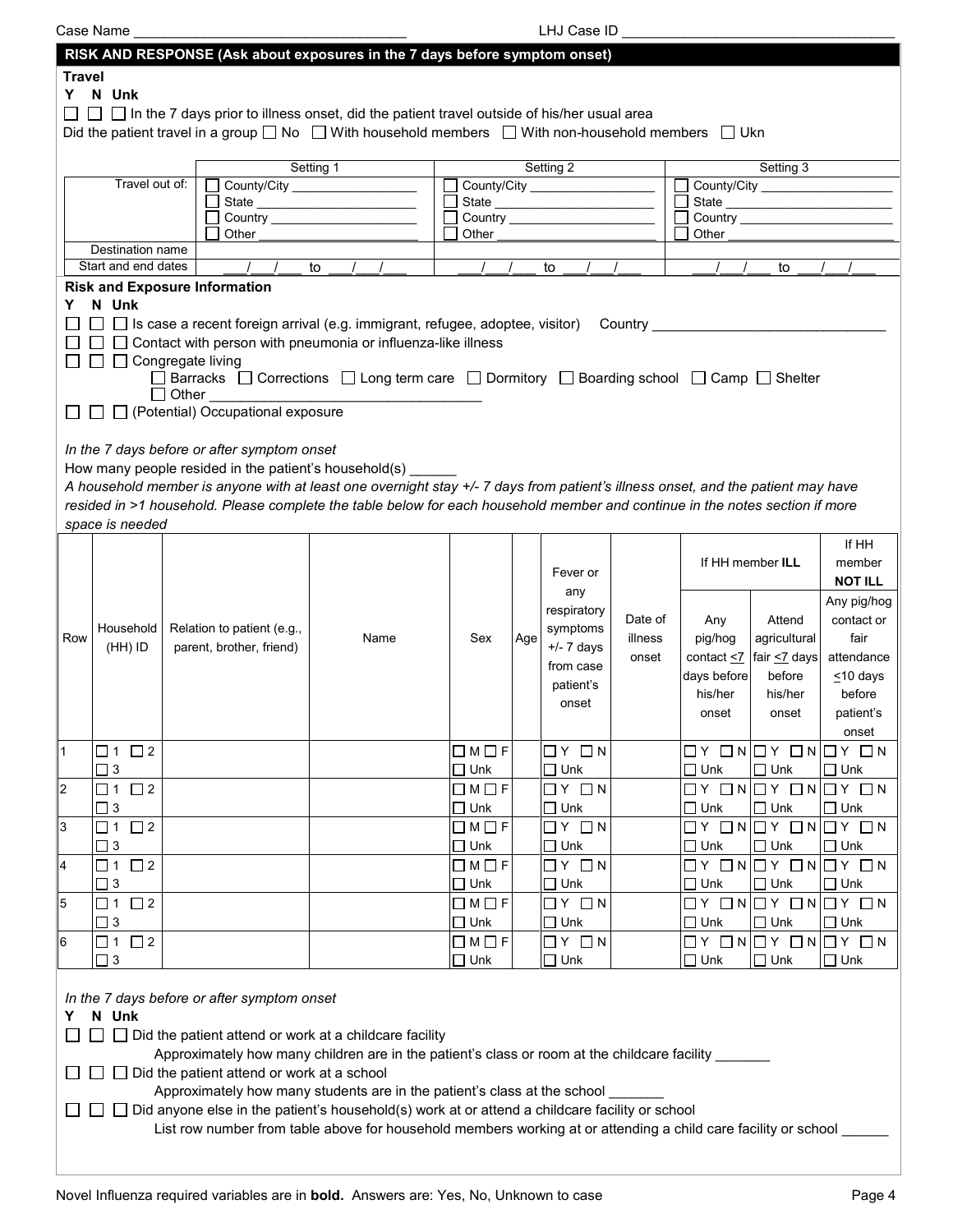| Case Name                                                                                                      |                                                                                                                                                                  |                   |     |                 | LHJ Case ID ____________     |                                                                                                                                     |  |  |  |
|----------------------------------------------------------------------------------------------------------------|------------------------------------------------------------------------------------------------------------------------------------------------------------------|-------------------|-----|-----------------|------------------------------|-------------------------------------------------------------------------------------------------------------------------------------|--|--|--|
| In the 7 days before symptom onset                                                                             |                                                                                                                                                                  |                   |     |                 |                              |                                                                                                                                     |  |  |  |
| Y N Unk                                                                                                        |                                                                                                                                                                  |                   |     |                 |                              |                                                                                                                                     |  |  |  |
|                                                                                                                | $\Box$ Did the patient attend an agricultural fair/event or live animal market                                                                                   |                   |     |                 |                              |                                                                                                                                     |  |  |  |
|                                                                                                                |                                                                                                                                                                  |                   |     |                 |                              |                                                                                                                                     |  |  |  |
|                                                                                                                |                                                                                                                                                                  |                   |     |                 |                              | On what days did the patient attend an agricultural fair/event or live animal market (select all that apply)                        |  |  |  |
|                                                                                                                |                                                                                                                                                                  |                   |     |                 |                              | $□$ On day of illness onset $□$ 1 day before $□$ 2 days before $□$ 3 days before $□$ 4 days before $□$ 5 days before                |  |  |  |
|                                                                                                                | $\Box$ 6 days before $\Box$ 7 days before                                                                                                                        |                   |     |                 |                              |                                                                                                                                     |  |  |  |
|                                                                                                                | $\Box$ $\Box$ Does anyone else in the household own, keep or care for livestock animals                                                                          |                   |     |                 |                              |                                                                                                                                     |  |  |  |
|                                                                                                                | What type(s) or animals are kept or cared for by household members (check all that apply)                                                                        |                   |     |                 |                              |                                                                                                                                     |  |  |  |
|                                                                                                                | $\Box$ Horse $\Box$ Cows $\Box$ Poultry/wild birds $\Box$ Sheep $\Box$ Goats $\Box$ Pig/hogs $\Box$ Other                                                        |                   |     |                 |                              |                                                                                                                                     |  |  |  |
|                                                                                                                |                                                                                                                                                                  |                   |     |                 |                              | □ □ Does the patient handle samples (animal or human) suspected of containing influenza virus in a laboratory or other setting      |  |  |  |
|                                                                                                                |                                                                                                                                                                  |                   |     |                 |                              |                                                                                                                                     |  |  |  |
| In the 7 days before or after symptom onset                                                                    |                                                                                                                                                                  |                   |     |                 |                              |                                                                                                                                     |  |  |  |
|                                                                                                                | $\Box$ $\Box$ Did the patient have DIRECT contact with (touch or handle) any livestock animals like poultry or pigs                                              |                   |     |                 |                              |                                                                                                                                     |  |  |  |
|                                                                                                                | What type(s) of animals did the patient have direct contact with                                                                                                 |                   |     |                 |                              |                                                                                                                                     |  |  |  |
|                                                                                                                |                                                                                                                                                                  |                   |     |                 |                              | □ Horse □ Cows □ Poultry/wild birds □ Sheep □ Goats □ Pig/hogs □ Other ________                                                     |  |  |  |
|                                                                                                                | Where did the direct contact occur<br>$\Box$ Home $\Box$ Work $\Box$ Agricultural fair or event $\Box$ Live animal market $\Box$ Petting zoo $\Box$ Other $\Box$ |                   |     |                 |                              |                                                                                                                                     |  |  |  |
|                                                                                                                |                                                                                                                                                                  |                   |     |                 |                              | □ □ Did the patient have INDIRECT contact with (walk through an area containing or come within 6 feet of) any livestock             |  |  |  |
| animals                                                                                                        |                                                                                                                                                                  |                   |     |                 |                              |                                                                                                                                     |  |  |  |
|                                                                                                                | What type(s) of animals did the patient have indirect contact with                                                                                               |                   |     |                 |                              |                                                                                                                                     |  |  |  |
|                                                                                                                |                                                                                                                                                                  |                   |     |                 |                              | □ Horse □ Cows □ Poultry/wild birds □ Sheep □ Goats □ Pig/hogs □ Other _________                                                    |  |  |  |
|                                                                                                                | Where did the indirect contact occur                                                                                                                             |                   |     |                 |                              |                                                                                                                                     |  |  |  |
|                                                                                                                |                                                                                                                                                                  |                   |     |                 |                              | □ Home □ Work □ Agricultural fair or event □ Live animal market □ Petting zoo □ Other ______                                        |  |  |  |
| If ANY contact with animals                                                                                    |                                                                                                                                                                  |                   |     |                 |                              |                                                                                                                                     |  |  |  |
|                                                                                                                | $\Box$ $\Box$ Did the patient have direct or indirect contact with any animal exhibiting signs of illness                                                        |                   |     |                 |                              |                                                                                                                                     |  |  |  |
|                                                                                                                |                                                                                                                                                                  |                   |     |                 |                              |                                                                                                                                     |  |  |  |
| If ANY contact with pigs/hogs                                                                                  |                                                                                                                                                                  |                   |     |                 |                              |                                                                                                                                     |  |  |  |
|                                                                                                                | On what days did the patient have ANY contact (direct, indirect or both) with pigs                                                                               |                   |     |                 |                              |                                                                                                                                     |  |  |  |
|                                                                                                                |                                                                                                                                                                  |                   |     |                 |                              | □ On day of illness onset $\Box$ 1 day before $\Box$ 2 days before $\Box$ 3 days before $\Box$ 4 days before $\Box$ 5 days before   |  |  |  |
|                                                                                                                | $\Box$ 6 days before $\Box$ 7 days before                                                                                                                        |                   |     |                 |                              |                                                                                                                                     |  |  |  |
| What was the total number of different days the patient reported ANY pig contact (direct or indirect, or both) |                                                                                                                                                                  |                   |     |                 |                              |                                                                                                                                     |  |  |  |
|                                                                                                                | $\Box$ 1 day $\Box$ 2 days $\Box$ 3 days $\Box$ 4 days $\Box$ 5 days $\Box$ 6 days $\Box$ 7 days                                                                 |                   |     |                 |                              |                                                                                                                                     |  |  |  |
| In the 7 days before or after symptom onset                                                                    |                                                                                                                                                                  |                   |     |                 |                              |                                                                                                                                     |  |  |  |
| Y N Unk                                                                                                        |                                                                                                                                                                  |                   |     |                 |                              |                                                                                                                                     |  |  |  |
|                                                                                                                | $\Box$ $\Box$ Did the patient work or volunteer at a healthcare facility or setting                                                                              |                   |     |                 |                              |                                                                                                                                     |  |  |  |
|                                                                                                                |                                                                                                                                                                  |                   |     |                 |                              | Healthcare facility job/role $\Box$ Physician $\Box$ Nurse $\Box$ Administration staff $\Box$ Housekeeping $\Box$ Patient transport |  |  |  |
|                                                                                                                |                                                                                                                                                                  |                   |     |                 |                              |                                                                                                                                     |  |  |  |
|                                                                                                                | $\Box$ Was the patient in a hospital for any reason (e.g., visiting, working, or for treatment)                                                                  |                   |     |                 |                              |                                                                                                                                     |  |  |  |
|                                                                                                                | Earliest exposure date __/__/_______Latest exposure date __/___/________________                                                                                 |                   |     |                 |                              |                                                                                                                                     |  |  |  |
|                                                                                                                | $\Box$ Was the patient in a clinic or doctor's office for any reason                                                                                             |                   |     |                 |                              | Earliest exposure date ___/___/ Latest exposure date ___/___/ ___ City/town _______________________                                 |  |  |  |
|                                                                                                                |                                                                                                                                                                  |                   |     |                 |                              | □ Did the patient have close contact (e.g., caring for, speaking with, or touching) with anyone other than a household              |  |  |  |
|                                                                                                                | member who routinely has contact with pigs/hogs                                                                                                                  |                   |     |                 |                              |                                                                                                                                     |  |  |  |
|                                                                                                                |                                                                                                                                                                  |                   |     |                 |                              |                                                                                                                                     |  |  |  |
|                                                                                                                |                                                                                                                                                                  |                   |     |                 |                              | Does the patient know anyone other than a household member who had fever, respiratory symptoms like cough or sore                   |  |  |  |
|                                                                                                                |                                                                                                                                                                  |                   |     |                 |                              | throat, or another respiratory illness like pneumonia in the 7 days BEFORE the case patient's illness onset?                        |  |  |  |
|                                                                                                                |                                                                                                                                                                  |                   |     |                 | Any pig/hog contact          |                                                                                                                                     |  |  |  |
| Relation to patient (e.g.,                                                                                     |                                                                                                                                                                  |                   |     | Date of illness | or fair attendance           |                                                                                                                                     |  |  |  |
| parent, brother, friend)                                                                                       | Name                                                                                                                                                             | Sex               | Age | onset           | $\leq$ 7 days before         | Comments                                                                                                                            |  |  |  |
|                                                                                                                |                                                                                                                                                                  |                   |     |                 | his/her onset                |                                                                                                                                     |  |  |  |
|                                                                                                                |                                                                                                                                                                  | $\Box$ M $\Box$ F |     |                 | $\Box$ Y $\Box$ N $\Box$ Unk |                                                                                                                                     |  |  |  |
|                                                                                                                |                                                                                                                                                                  | $\square$ Unk     |     |                 |                              |                                                                                                                                     |  |  |  |
|                                                                                                                |                                                                                                                                                                  | $\Box M \Box F$   |     |                 | $\Box$ Y $\Box$ N $\Box$ Unk |                                                                                                                                     |  |  |  |
|                                                                                                                |                                                                                                                                                                  | $\Box$ Unk        |     |                 |                              |                                                                                                                                     |  |  |  |
|                                                                                                                |                                                                                                                                                                  | $\Box M \Box F$   |     |                 | $\Box$ Y $\Box$ N $\Box$ Unk |                                                                                                                                     |  |  |  |
|                                                                                                                |                                                                                                                                                                  | $\Box$ Unk        |     |                 |                              |                                                                                                                                     |  |  |  |
|                                                                                                                |                                                                                                                                                                  | $\Box M \Box F$   |     |                 | $\Box$ Y $\Box$ N $\Box$ Unk |                                                                                                                                     |  |  |  |
|                                                                                                                |                                                                                                                                                                  | $\Box$ Unk        |     |                 |                              |                                                                                                                                     |  |  |  |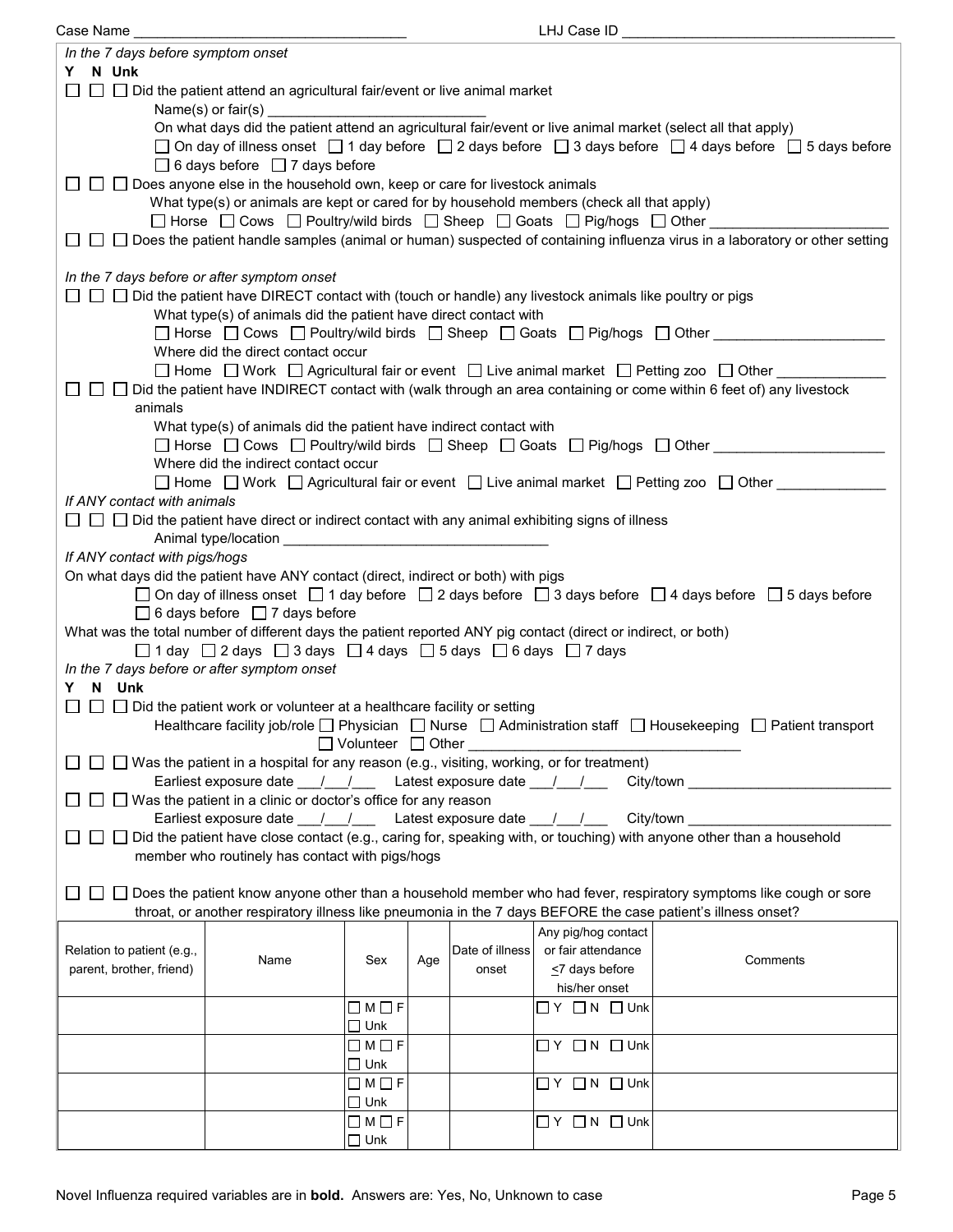| Case Name |
|-----------|
|           |

Case Name \_\_\_\_\_\_\_\_\_\_\_\_\_\_\_\_\_\_\_\_\_\_\_\_\_\_\_\_\_\_\_\_\_\_\_ LHJ Case ID \_\_\_\_\_\_\_\_\_\_\_\_\_\_\_\_\_\_\_\_\_\_\_\_\_\_\_\_\_\_\_\_\_\_\_

| $\Box M \Box F$ | $\Box$ Unk<br>$\Box$ N<br>Y |  |
|-----------------|-----------------------------|--|
| $\Box$ Unk      |                             |  |
| $\Box M \Box F$ | $\Box$ N $\Box$ Unk<br>ı Y  |  |
| $\Box$ Unk      |                             |  |

## **Y N** Unk<br>□ □ □ □ Do

| $\Box$ $\Box$ Does the patient know anyone other than a household member who had fever, respiratory symptoms like cough or sore |
|---------------------------------------------------------------------------------------------------------------------------------|
| throat, or another respiratory illness like pneumonia beginning AFTER the case patient's illness onset                          |

| Relation to patient (e.g.,<br>parent, brother, friend) | Name | Sex                              | Age | Date of illness<br>onset | Any pig/hog contact<br>or fair attendance<br>$\leq$ 7 days before<br>his/her onset | Comments |
|--------------------------------------------------------|------|----------------------------------|-----|--------------------------|------------------------------------------------------------------------------------|----------|
|                                                        |      | $\Box M \Box F$<br>$\Box$ Unk    |     |                          | $\Box$ $Y$ $\Box$ $N$ $\Box$ Unk                                                   |          |
|                                                        |      | $\Box M \Box F$<br>$\Box$ Unk    |     |                          | $\Box$ Unk<br>$\Box$ $Y$ $\Box$ $N$                                                |          |
|                                                        |      | $\Box M \Box F$<br>$\Box$ Unk    |     |                          | $\Box$ $Y$ $\Box$ $N$ $\Box$ Unk                                                   |          |
|                                                        |      | $\Box M \Box F$<br>$\square$ Unk |     |                          | $\Box$ Y $\Box$ N $\Box$ Unk                                                       |          |
|                                                        |      | $\Box M \Box F$<br>$\Box$ Unk    |     |                          | $\Box$ Y $\Box$ N $\Box$ Unk                                                       |          |
|                                                        |      | $\Box M \Box F$<br>$\square$ Unk |     |                          | $\Box$ $Y$ $\Box$ $N$<br>$\Box$ Unk                                                |          |

## **Y N Unk**

|  |  |  | $\Box~\Box~\Box$ Is the patient a contact of a confirmed or probable case of novel influenza A infection |  |  |
|--|--|--|----------------------------------------------------------------------------------------------------------|--|--|
|  |  |  |                                                                                                          |  |  |

| Relation to patient (e.g.,<br>parent, brother, friend) | Name | State Epi ID | State Lab ID | Case Status                        | Sex | Age | Date of illness<br>onset |
|--------------------------------------------------------|------|--------------|--------------|------------------------------------|-----|-----|--------------------------|
|                                                        |      |              |              | $\Box$ Confirmed $\Box$ M $\Box$ F |     |     |                          |
|                                                        |      |              |              | $\Box$ Probable $\Box$ Unk         |     |     |                          |
|                                                        |      |              |              | $\Box$ Confirmed $\Box$ M $\Box$ F |     |     |                          |
|                                                        |      |              |              | $\Box$ Probable $\Box$ Unk         |     |     |                          |
|                                                        |      |              |              | $\Box$ Confirmed $\Box$ M $\Box$ F |     |     |                          |
|                                                        |      |              |              | $\Box$ Probable $\Box$ Unk         |     |     |                          |
|                                                        |      |              |              | $\Box$ Confirmed $\Box$ M $\Box$ F |     |     |                          |
|                                                        |      |              |              | $\Box$ Probable $\Box$ Unk         |     |     |                          |
|                                                        |      |              |              | $\Box$ Confirmed $\Box$ M $\Box$ F |     |     |                          |
|                                                        |      |              |              | $\Box$ Probable $\Box$ Unk         |     |     |                          |
|                                                        |      |              |              | $\Box$ Confirmed $\Box$ M $\Box$ F |     |     |                          |
|                                                        |      |              |              | $\Box$ Probable $\Box$ Unk         |     |     |                          |

Additional comments/note (e.g., travel details, names/dates or fairs attended by case patient, dates of household member fair attendance and location of fair, information about other ill contacts)

| No risk factors or likely exposures could be identified                                  |
|------------------------------------------------------------------------------------------|
| <b>Exposure and Transmission Summary</b>                                                 |
| N Unk                                                                                    |
| $\Box$ $\Box$ Epi-link to a confirmed or probable case of novel influenza                |
| $\Box$ $\Box$ Outbreak related                                                           |
|                                                                                          |
| Likely geographic region of exposure $\Box$ In Washington – county<br>$\Box$ Other state |
| $\Box$ Not in US - country<br><b>□ Unk</b>                                               |
|                                                                                          |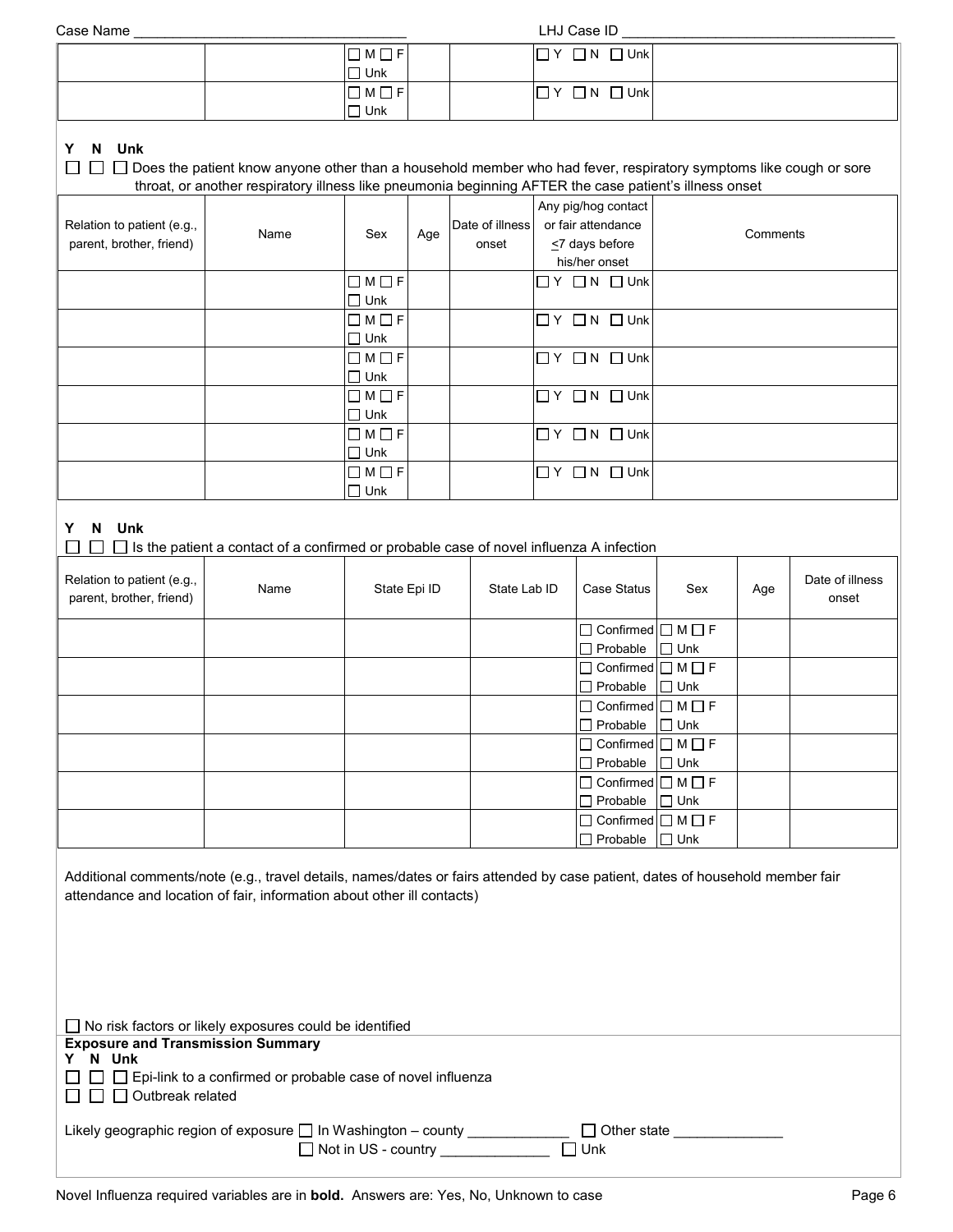| Case Name                                                                                                                                             |                                                                                                                                                                                                                                                                                                                                                                                                                                                                          |                                  | LHJ Case ID                      |                                                                                                                |  |
|-------------------------------------------------------------------------------------------------------------------------------------------------------|--------------------------------------------------------------------------------------------------------------------------------------------------------------------------------------------------------------------------------------------------------------------------------------------------------------------------------------------------------------------------------------------------------------------------------------------------------------------------|----------------------------------|----------------------------------|----------------------------------------------------------------------------------------------------------------|--|
|                                                                                                                                                       | International travel related □ During entire exposure period □ During part of exposure period □ No international travel                                                                                                                                                                                                                                                                                                                                                  |                                  |                                  |                                                                                                                |  |
| Exposure summary                                                                                                                                      | Suspected exposure type □ Foodborne □ Waterborne □ Animal related □ Vectorborne □ Person to person □ Sexual<br>Suspected exposure setting □ Daycare/Childcare □ School (not college) □ Doctor's office □ Hospital ward □ Hospital ER<br>□ Hospital outpatient facility □ Home □ Work □ College □ Military □ Correctional facility □ Place of worship<br>□ Laboratory □ Long term care facility □ Homeless/shelter □ International travel □ Out of state travel □ Transit |                                  |                                  | □ Social event □ Large public gathering □ Restaurant □ Hotel/motel/hostel □ Other ____________________________ |  |
|                                                                                                                                                       |                                                                                                                                                                                                                                                                                                                                                                                                                                                                          |                                  |                                  |                                                                                                                |  |
|                                                                                                                                                       | Suspected transmission type (check all that apply) [ Foodborne   Waterborne   Animal related   Vectorborne<br>□ Person to person □ Sexual □ Blood products □ IDU □ Healthcare Associated □ Unk                                                                                                                                                                                                                                                                           |                                  |                                  |                                                                                                                |  |
| Describe                                                                                                                                              |                                                                                                                                                                                                                                                                                                                                                                                                                                                                          |                                  |                                  |                                                                                                                |  |
|                                                                                                                                                       | Suspected transmission setting (check all that apply) $\Box$ Daycare/Childcare $\Box$ School (not college) $\Box$ Doctor's office                                                                                                                                                                                                                                                                                                                                        |                                  |                                  |                                                                                                                |  |
|                                                                                                                                                       | □ Hospital ward □ Hospital ER □ Hospital outpatient facility □ Home □ Work □ College □ Military                                                                                                                                                                                                                                                                                                                                                                          |                                  |                                  |                                                                                                                |  |
|                                                                                                                                                       | □ Correctional facility □ Place of worship □ Laboratory □ Long term care facility □ Homeless/shelter<br>□ International Travel □ Out of state travel □ Transit □ Social event □ Large public gathering □ Restaurant                                                                                                                                                                                                                                                      |                                  |                                  |                                                                                                                |  |
|                                                                                                                                                       |                                                                                                                                                                                                                                                                                                                                                                                                                                                                          |                                  |                                  |                                                                                                                |  |
| Describe                                                                                                                                              |                                                                                                                                                                                                                                                                                                                                                                                                                                                                          |                                  |                                  |                                                                                                                |  |
| <b>Public Health Interventions/Actions</b>                                                                                                            |                                                                                                                                                                                                                                                                                                                                                                                                                                                                          |                                  |                                  |                                                                                                                |  |
| Y N Unk                                                                                                                                               | □ □ Facility notified<br>□ □ Home isolation instructions given  Date given  __/__/__<br>□ □ □ Home isolation incurrence.<br>□ □ □ Follow-up of appropriate contacts<br>Number recommended for quarantine _______                                                                                                                                                                                                                                                         |                                  |                                  |                                                                                                                |  |
| $\Box$ $\Box$ $\Box$ Contact quarantine instructions given<br>$\Box$ $\Box$ Letter sent Date $\_\_\_\_\_\_\_\$ Batch date $\_\_\_\_\_\_\_\_\_\_\_\_\$ |                                                                                                                                                                                                                                                                                                                                                                                                                                                                          |                                  |                                  |                                                                                                                |  |
| <b>TRANSMISSION TRACKING</b>                                                                                                                          |                                                                                                                                                                                                                                                                                                                                                                                                                                                                          |                                  |                                  |                                                                                                                |  |
|                                                                                                                                                       |                                                                                                                                                                                                                                                                                                                                                                                                                                                                          |                                  |                                  |                                                                                                                |  |
| Settings and details (check all that apply)                                                                                                           | Visited, attended, employed, or volunteered at any public settings while contagious $\Box$ Yes $\Box$ No $\Box$ Unk                                                                                                                                                                                                                                                                                                                                                      |                                  |                                  |                                                                                                                |  |
|                                                                                                                                                       | Daycare □ School □ Airport □ Hotel/Motel/Hostel □ Transit □ Healthcare □ Home □ Work □ College                                                                                                                                                                                                                                                                                                                                                                           |                                  |                                  |                                                                                                                |  |
|                                                                                                                                                       | Military Correctional facility C Place of worship C International travel C Out of state travel C LTCF<br>  Homeless/shelter □ Social event □ Large public gathering □ Restaurant □ Other                                                                                                                                                                                                                                                                                 |                                  |                                  |                                                                                                                |  |
|                                                                                                                                                       |                                                                                                                                                                                                                                                                                                                                                                                                                                                                          |                                  |                                  |                                                                                                                |  |
|                                                                                                                                                       | Setting 1                                                                                                                                                                                                                                                                                                                                                                                                                                                                | Setting 2                        | Setting 3                        | Setting 4                                                                                                      |  |
| Setting Type (as                                                                                                                                      |                                                                                                                                                                                                                                                                                                                                                                                                                                                                          |                                  |                                  |                                                                                                                |  |
| checked above)<br><b>Facility Name</b>                                                                                                                |                                                                                                                                                                                                                                                                                                                                                                                                                                                                          |                                  |                                  |                                                                                                                |  |
| <b>Start Date</b>                                                                                                                                     |                                                                                                                                                                                                                                                                                                                                                                                                                                                                          |                                  |                                  |                                                                                                                |  |
| End Date                                                                                                                                              |                                                                                                                                                                                                                                                                                                                                                                                                                                                                          |                                  |                                  |                                                                                                                |  |
| <b>Time of Arrival</b>                                                                                                                                |                                                                                                                                                                                                                                                                                                                                                                                                                                                                          |                                  |                                  |                                                                                                                |  |
| Time of Departure                                                                                                                                     |                                                                                                                                                                                                                                                                                                                                                                                                                                                                          |                                  |                                  |                                                                                                                |  |
| Number of people                                                                                                                                      |                                                                                                                                                                                                                                                                                                                                                                                                                                                                          |                                  |                                  |                                                                                                                |  |
| potentially exposed<br>Details (hotel room #,                                                                                                         |                                                                                                                                                                                                                                                                                                                                                                                                                                                                          |                                  |                                  |                                                                                                                |  |
| HC type, transit info,                                                                                                                                |                                                                                                                                                                                                                                                                                                                                                                                                                                                                          |                                  |                                  |                                                                                                                |  |
| $etc.$ )                                                                                                                                              |                                                                                                                                                                                                                                                                                                                                                                                                                                                                          |                                  |                                  |                                                                                                                |  |
| Contact information                                                                                                                                   |                                                                                                                                                                                                                                                                                                                                                                                                                                                                          |                                  |                                  |                                                                                                                |  |
| available for setting<br>(who will manage                                                                                                             | $\Box$ Y $\Box$ N $\Box$ Unk                                                                                                                                                                                                                                                                                                                                                                                                                                             | $\Box$ $Y$ $\Box$ $N$ $\Box$ Unk | $\Box$ Y $\Box$ N $\Box$ Unk     | $\Box$ Y $\Box$ N $\Box$ Unk                                                                                   |  |
| exposures or disease                                                                                                                                  |                                                                                                                                                                                                                                                                                                                                                                                                                                                                          |                                  |                                  |                                                                                                                |  |
| control for setting)                                                                                                                                  |                                                                                                                                                                                                                                                                                                                                                                                                                                                                          |                                  |                                  |                                                                                                                |  |
| Is a list of contacts<br>known?                                                                                                                       | $\Box$ Y $\Box$ N $\Box$ Unk                                                                                                                                                                                                                                                                                                                                                                                                                                             | $\Box$ $Y$ $\Box$ N $\Box$ Unk   | $\Box$ $Y$ $\Box$ $N$ $\Box$ Unk | $\Box$ Y $\Box$ N $\Box$ Unk                                                                                   |  |
|                                                                                                                                                       |                                                                                                                                                                                                                                                                                                                                                                                                                                                                          |                                  |                                  |                                                                                                                |  |
|                                                                                                                                                       | If list of contacts is known, please fill out Contact Tracing Form Question Package                                                                                                                                                                                                                                                                                                                                                                                      |                                  |                                  |                                                                                                                |  |